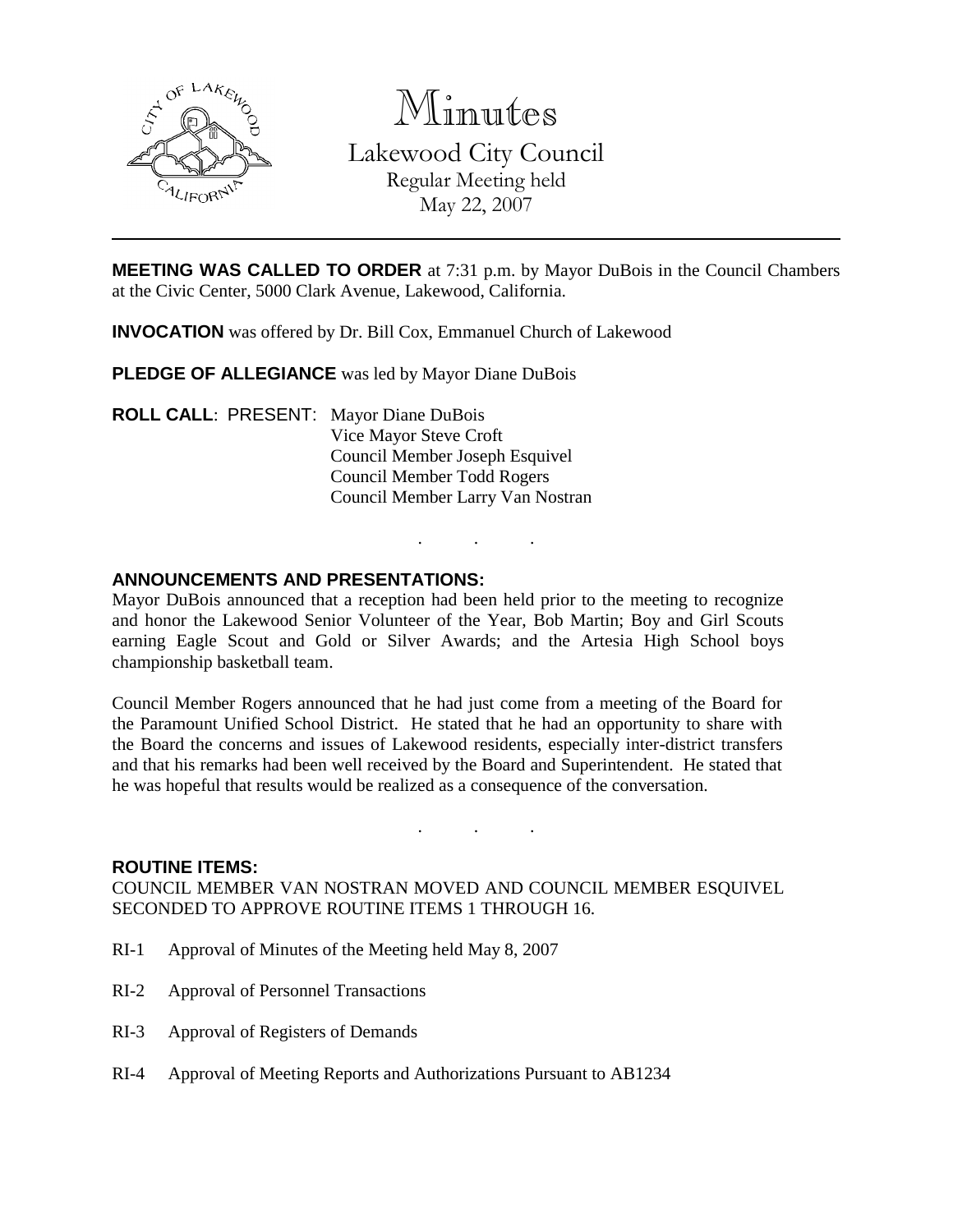#### **ROUTINE ITEMS:** Continued

RI-5 RESOLUTION NO. 2007-14; A RESOLUTION OF THE CITY COUNCIL OF THE CITY OF LAKEWOOD ESTABLISHING A PHYSICALLY HANDICAPPED PERSONS DESIGNATED PARKING SPACE ON THE EAST SIDE OF COLDBROOK AVENUE WITHIN THE CITY OF LAKEWOOD

RESOLUTION NO. 2007-15; A RESOLUTION OF THE CITY COUNCIL OF THE CITY OF LAKEWOOD ESTABLISHING A PHYSICALLY HANDICAPPED PERSONS DESIGNATED PARKING SPACE ON THE NORTH SIDE OF FAIRMAN STREET WITHIN THE CITY OF LAKEWOOD

- RI-6 Approval of Monthly Report of Investment Transactions
- RI-7 Approval of Fireworks Display at Lakewood Mall on June 30, 2007
- RI-8 Approval of Agreement with County of Los Angeles for Grounds Maintenance
- RI-9 Approval of Temporary Change in Sycamore Caterers Agreement Due to Centre Waterproofing Project
- RI-10 Approval of Agreement with Fiesta de Carnival Promotions
- RI-11 Approval of Appropriation for Cisco Network Infrastructure Project
- RI-12 Approval of Purchase of Gasoline and Diesel Fuels
- RI-13 Approval of Purchase of Generator Set for Water Resources
- RI-14 Approval of Reduction of Retention on PW Contract 05-6, Pinner Construction
- RI-15 Approval of Additional Work Public Works Project No. 07-3, Watermain Replacement 2007
- RI-16 Approval of Amendment to Agreement for Storm Water Compliance Services with Bio Clean Environmental Services, Inc.

UPON ROLL CALL VOTE, THE MOTION WAS APPROVED:

AYES: COUNCIL MEMBERS: Van Nostran, Esquivel, Croft, Rogers and DuBois NAYS: COUNCIL MEMBERS: None

. . .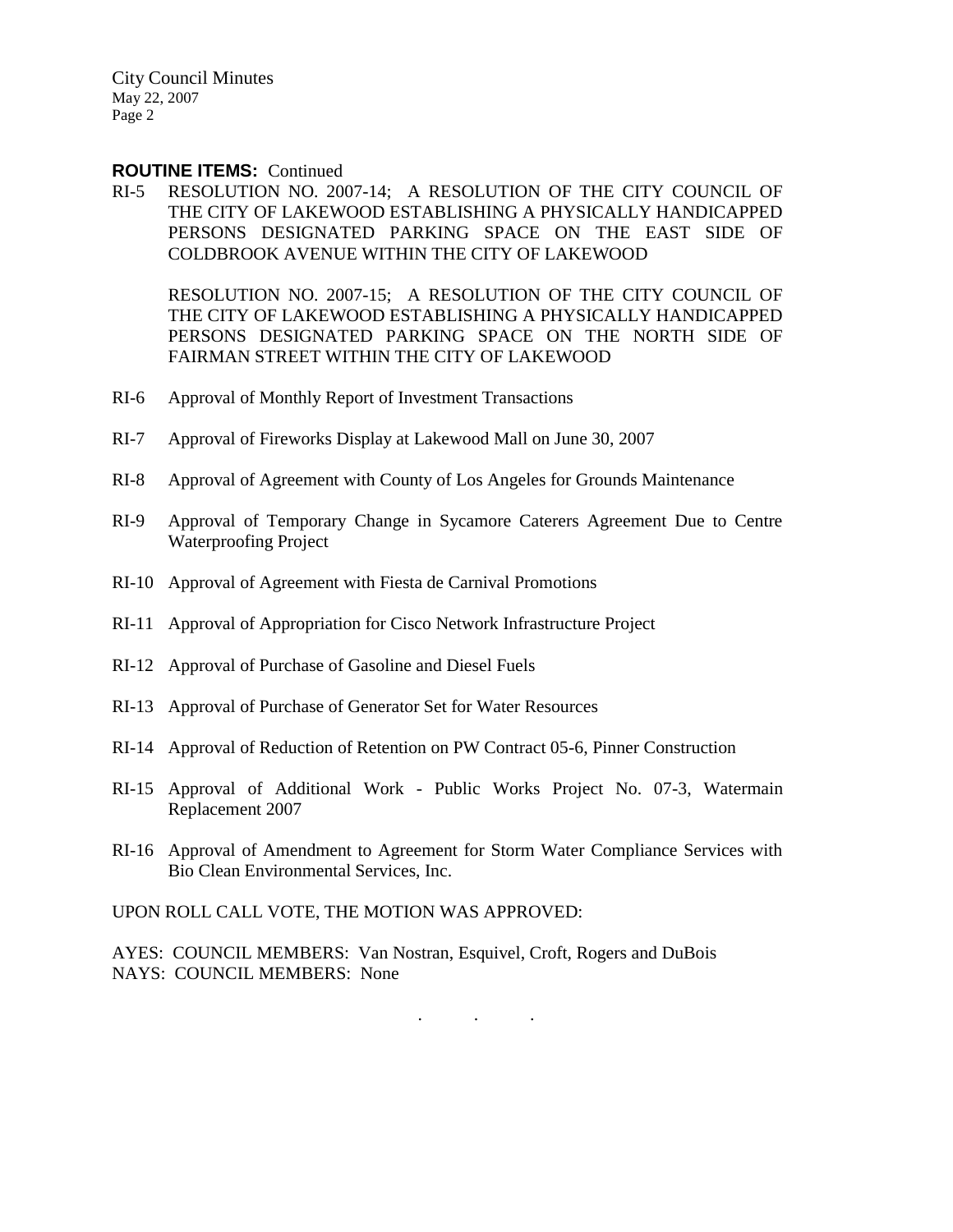# **1.1 • AWARD OF BID FOR PUBLIC WORKS PROJECT NO. 06-14, WELL 27 WELLHEAD & PUMP**

Public Works Director Lisa Rapp presented a report based on the memo contained in the agenda and stated seven bids had been received for the second phase of the process for water well 27, located in the Arbor Yard. This project would provide for the installation of the pump, electrical panel, disinfection equipment and related wellhead facilities. She noted that a faxed protest had been received from the second lowest bidder, although following a telephone conversation with City staff, the contractor had verbally withdrawn the protest. It was the recommendation of staff that the City Council: adopt and approve the plans, specifications, and working details for the project; reject the protest; award a contract to the low bidder Bakersfield Well & Pump Company in the amount of \$740,569; authorize staff to approve a cumulative total of change orders, as needed, not to exceed \$80,000.

Mayor DuBois opened the public hearing at 7:38 p.m. and called for anyone in the audience wishing to address the City Council on this matter. There was no response.

COUNCIL MEMBER VAN NOSTRAN MOVED AND VICE MAYOR CROFT SECONDED TO APPROVE STAFF'S FOUR RECOMMENDATIONS. UPON ROLL CALL VOTE, THE MOTION WAS APPROVED:

AYES: COUNCIL MEMBERS: Van Nostran, Esquivel, Croft, Rogers and DuBois NAYS: COUNCIL MEMBERS: None

# **1.2 • AWARD OF BID FOR PUBLIC WORKS PROJECT NO. 06-9, CENTRE WATERPROOFING PROJECT**

 $\mathbf{r}$  .  $\mathbf{r}$  ,  $\mathbf{r}$  ,  $\mathbf{r}$  ,  $\mathbf{r}$  ,  $\mathbf{r}$  ,  $\mathbf{r}$ 

The Director of Public Works advised that due to the need expressed by potential bidders for additional time to formulate project bids, the bid deadline for Project No. 06-9 had been extended by addenda. Staff was therefore requesting that the City Council continue the public hearing for the award of bids on this project to the regular meeting to be held on June 12, 2007.

MAYOR DUBOIS, DETERMINING THAT THERE WAS NO OBJECTION, ORDERED THE PUBLIC HEARING CONTINUED UNTIL JUNE 12, 2007.

#### **1.3 • AWARD OF BID FOR PURCHASING BID PUR02-07, MICROSOFT 2007 OFFICE PROFESSIONAL PLUS SUITE**

. . .

Administrative Services Director Diane Perkin presented a report based on the memo contained in the agenda and stated four bids had been received for suite licenses of Microsoft 2007 Office Professional Plus. It was the recommendation of staff that the city Council authorize the purchase of 200 Microsoft 2007 Office Professional Plus suite licenses from the low bidder, Dell Marketing at the proposed contract price of \$55,600.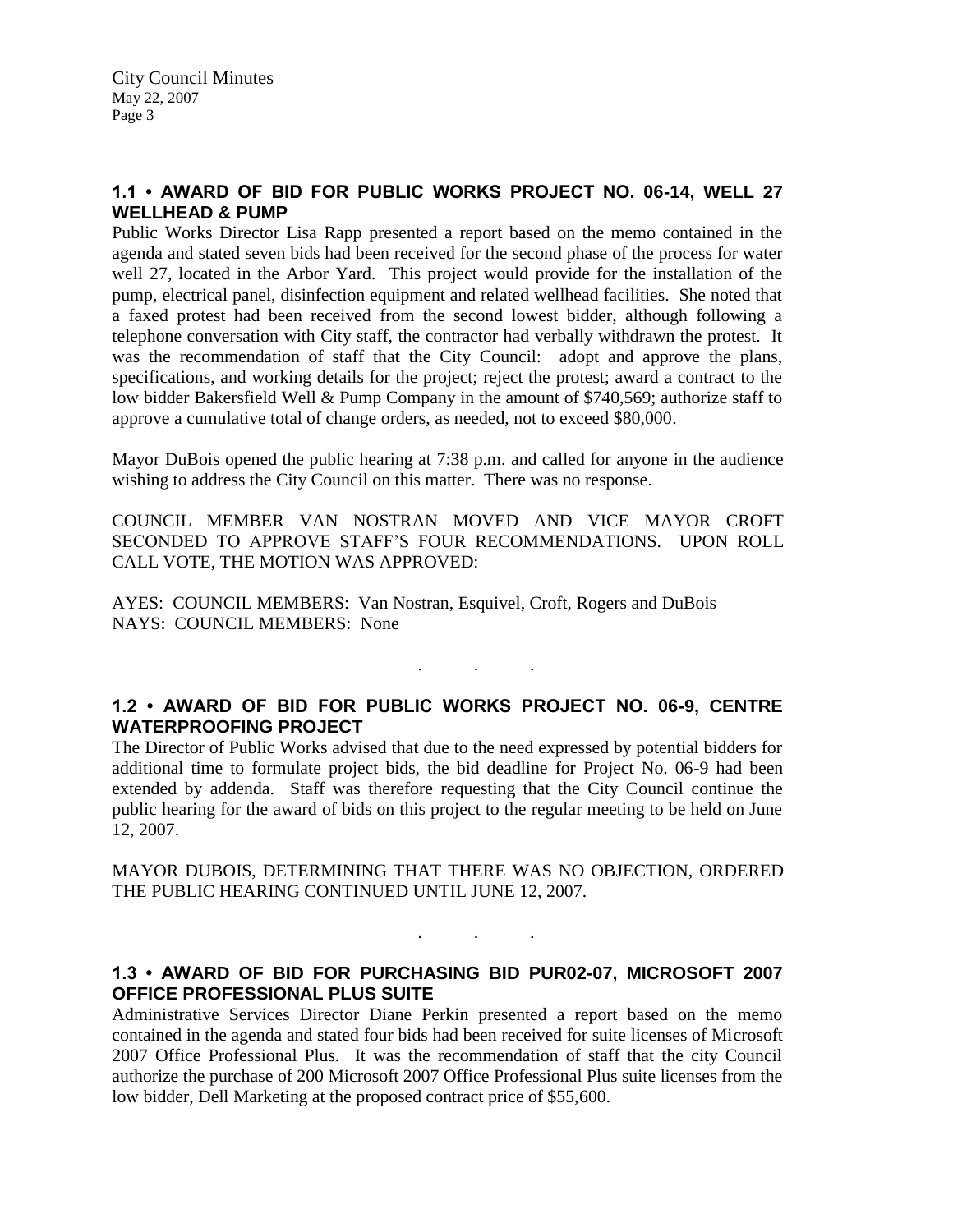# **1.3 • AWARD OF BID FOR PURCHASING BID PUR02-07** - Continued

Mayor DuBois opened the public hearing at 7:43 p.m. and called for anyone in the audience wishing to address the City Council on this matter. There was no response.

VICE MAYOR CROFT MOVED AND COUNCIL MEMBER ROGERS SECONDED TO CLOSE THE PUBLIC HEARING AND APPROVE STAFF'S RECOMMENDATION. UPON ROLL CALL VOTE, THE MOTION WAS APPROVED:

. . .

AYES: COUNCIL MEMBERS: Van Nostran, Esquivel, Croft, Rogers and DuBois NAYS: COUNCIL MEMBERS: None

### **1.4 • SPECIFIC PLAN 2007-2 FOR 3201-3225 CARSON STREET**

Community Development Director Jack Gonsalves presented a report based on the memo contained in the agenda and stated an application had been made for a Specific Plan for a commercial center located 3201-3225 Carson Street, in order to allow a restaurant with sale of beer and wine for on-site consumption. He noted that such a use was not currently allowed due to the proximity of the site to residential properties and had hampered the owners' attempts to attract new tenants to the site. He reported that the Planning and Environment Commission, in response to concerns raised by neighboring residential property owners, had imposed certain conditions on the approval, including limiting the hours of operation for the proposed restaurant and hours for parking lot sweeping.

ORDINANCE NO. 2007-4; AN ORDINANCE OF THE CITY COUNCIL OF THE CITY OF LAKEWOOD ADOPTING SPECIFIC PLAN 2007-2

City Attorney Steve Skolnik clarified for Council Member Van Nostran that allowing the sale of beer and wine for on-site consumption would not convey any rights for the location to be used later for a different alcoholic beverage sales site such as a bar.

Responding to a question from Vice Mayor Croft, Mr. Gonsalves stated that the other businesses in the center were closed by 9 p.m.

Council Member Rogers inquired if there were alternatives to the proposed use. Mr. Gonsalves responded by stating that the owners had not been able to attract a tenant to the site due to the restriction on alcohol sales.

Mayor DuBois opened the public hearing at 7:54 p.m. and called for anyone in the audience wishing to address the City Council on this matter.

Rory Hargaden addressed the City Council regarding the early morning noise at the site and possibility of late night noise from the proposed restaurant use. He submitted additional proposed conditions for the site.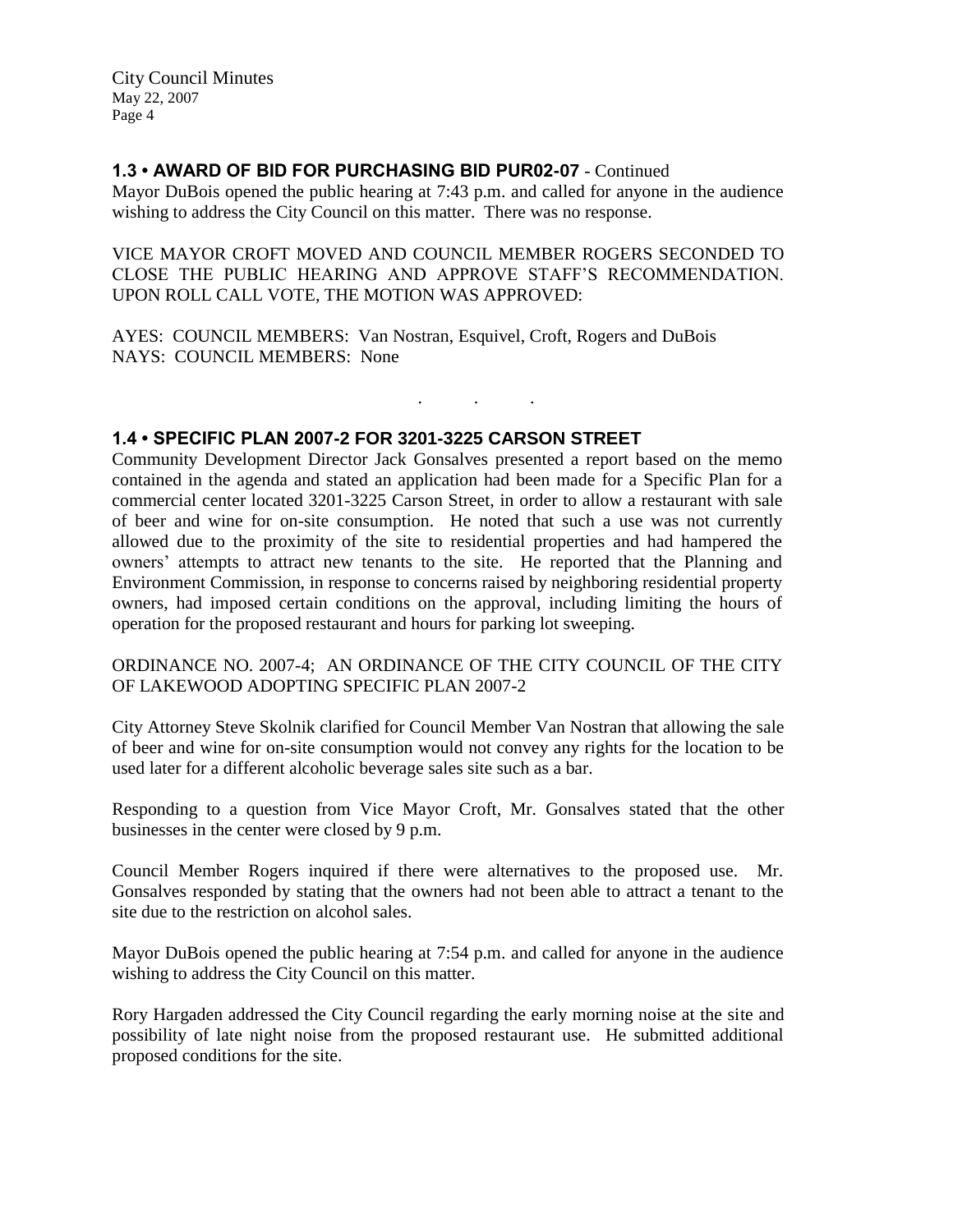# **1.4 • SPECIFIC PLAN 2007-2 FOR 3201-3225 CARSON STREET** - Continued

Marzith Zarkesh, co-owner and manager of the property, expressed the desire of the property owners to be good neighbors. She stated she would make the effort to work with the tenants to be as quiet as possible. Responding to questions from Vice Mayor Croft, she acknowledged that the City would have the right to revoke the provisions of the Specific Plan which allowed for the sale of liquor should the required conditions not be met. She also stated that she had already made arrangements for the hours of delivery and the landscaper to be adjusted to better accommodate the adjacent residential neighbors.

Council Member Rogers asked Ms. Zarkesh about the conditions requested by the residents. She responded by stating that it would be difficult to close the parking lot by 10 p.m., but that she would not object to posting signs specifying the parking lot hours and would also look into the cost of adding overnight parking lot security.

She also noted in response to a question from Vice Mayor Croft that the Coffee Bean site had an existing lease agreement which could limit her ability to adjust their hours of operation.

Vice Mayor Croft stated that the Specific Plan would provide some flexibility for the property owners and for the City to ensure conditions were met. He also noted that the property owner had demonstrated a willingness to work with the businesses to mitigate noise issues for the neighboring residents.

Council Member Rogers stated the parking lot signs should be added as a condition for the Specific Plan and suggested the City Council give the Planning staff the discretion to work with the property owner on appropriate wording.

VICE MAYOR CROFT MOVED AND COUNCIL MEMBER ESQUIVEL SECONDED TO INTRODUCE ORDINANCE NO. 2007-4, AS AMENDED.

The City Attorney advised that the wording would be finalized and presented at the second reading of the ordinance.

UPON ROLL CALL VOTE, THE MOTION WAS APPROVED:

AYES: COUNCIL MEMBERS: Van Nostran, Esquivel, Croft, Rogers and DuBois NAYS: COUNCIL MEMBERS: None

### **2.1 • PRECISE PLAN OF DEVELOPMENT FOR 11124 E. DEL AMO BOULEVARD**

. . .

The City Attorney stated the proposed ordinance had been introduced at the last regular meeting and was presented for second reading and adoption at this time.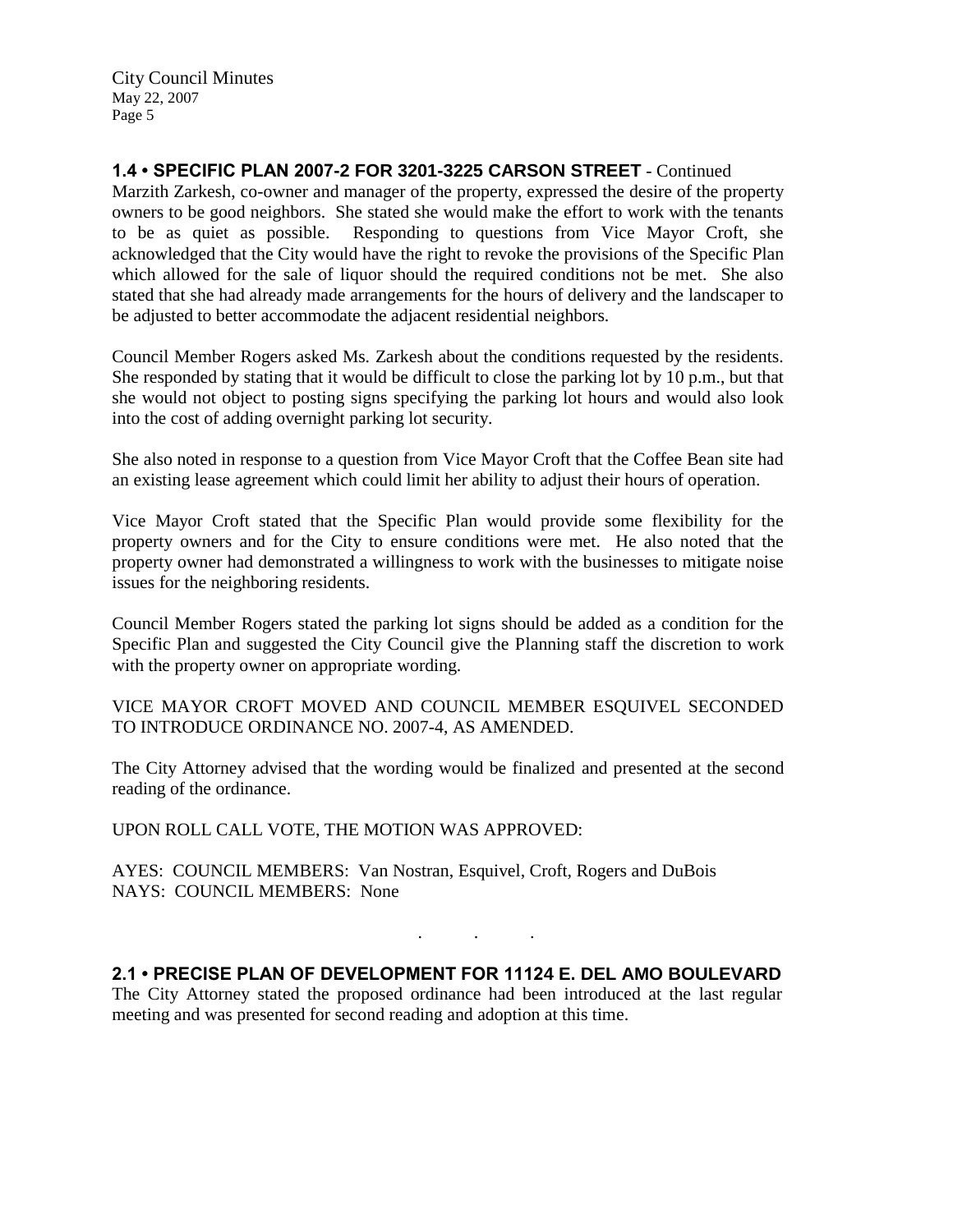**2.1 • PRECISE PLAN FOR 11124 E. DEL AMO BOULEVARD** - Continued ORDINANCE NO. 2007-2; AN ORDINANCE OF THE CITY COUNCIL OF THE CITY OF LAKEWOOD AMENDING ORDINANCE NO. 2006-8 INCORPORATING THE PRECISE PLAN INTO THE PD-SF (SINGLE FAMILY DWELLING UNIT PLANNED DEVELOPMENT) ZONING FOR THAT PROPERTY LOCATED AT 11124 DEL AMO BOULEVARD, DESIGNATED ADOPTION OF PRECISE PLAN FOR ZONE CHANGE CASE NO. 110 was read by title by the City Clerk.

COUNCIL MEMBER VAN NOSTRAN MOVED AND COUNCIL MEMBER ESQUIVEL SECONDED TO WAIVE FURTHER READING AND ADOPT ORDINANCE NO. 2007-2. UPON ROLL CALL VOTE, THE MOTION WAS APPROVED:

AYES: COUNCIL MEMBERS: Van Nostran, Esquivel, Croft, Rogers and DuBois NAYS: COUNCIL MEMBERS: None

# **2.2 • TEMPORARY RULES FOR ENFORCEMENT OF RESIDENTIAL PARKING RESTRICTIONS**

. . .

The City Attorney advised that the proposed resolution was an attempt to address the concerns expressed by residents at the last City Council meeting. In accordance with the Council instruction, this item had been turned around quickly so that residents could know what regulations would be in place when the new recreational vehicles and trailer parking restrictions approved by the voters went into effect on July first.

RESOLUTION NO. 2007-16; A RESOLUTION OF THE CITY COUNCIL OF THE CITY OF LAKEWOOD ESTABLISHING TEMPORARY RULES FOR ENFORCEMENT OF PARKING RESTRICTIONS ON RESIDENTIAL PROPERTIES

Mayor DuBois clarified with the City Attorney that the resolution would not affect regulations pertaining to inoperative vehicles and that only the first three items on the temporary rules sheet were actually changes, the other listed items were part of existing codes and listed to illustrate the types of uses that would continue to be subject to enforcement.

Mr. Gonsalves confirmed for Council Member Rogers that any eyesore vehicles, such as one with debris in, on or around it, would continue to be treated as inoperable and subject to enforcement.

Vice Mayor Croft determined from the City Attorney that the proposed rules were temporary, pending recommendations of the RV parking ad hoc committee for permanent code changes, and would expire on October 1, 2007, or upon the adoption of modified on-site parking restrictions.

Council Member Van Nostran advised that the ad hoc committee was working on a time line and that the recommendations should be completed well before the deadline.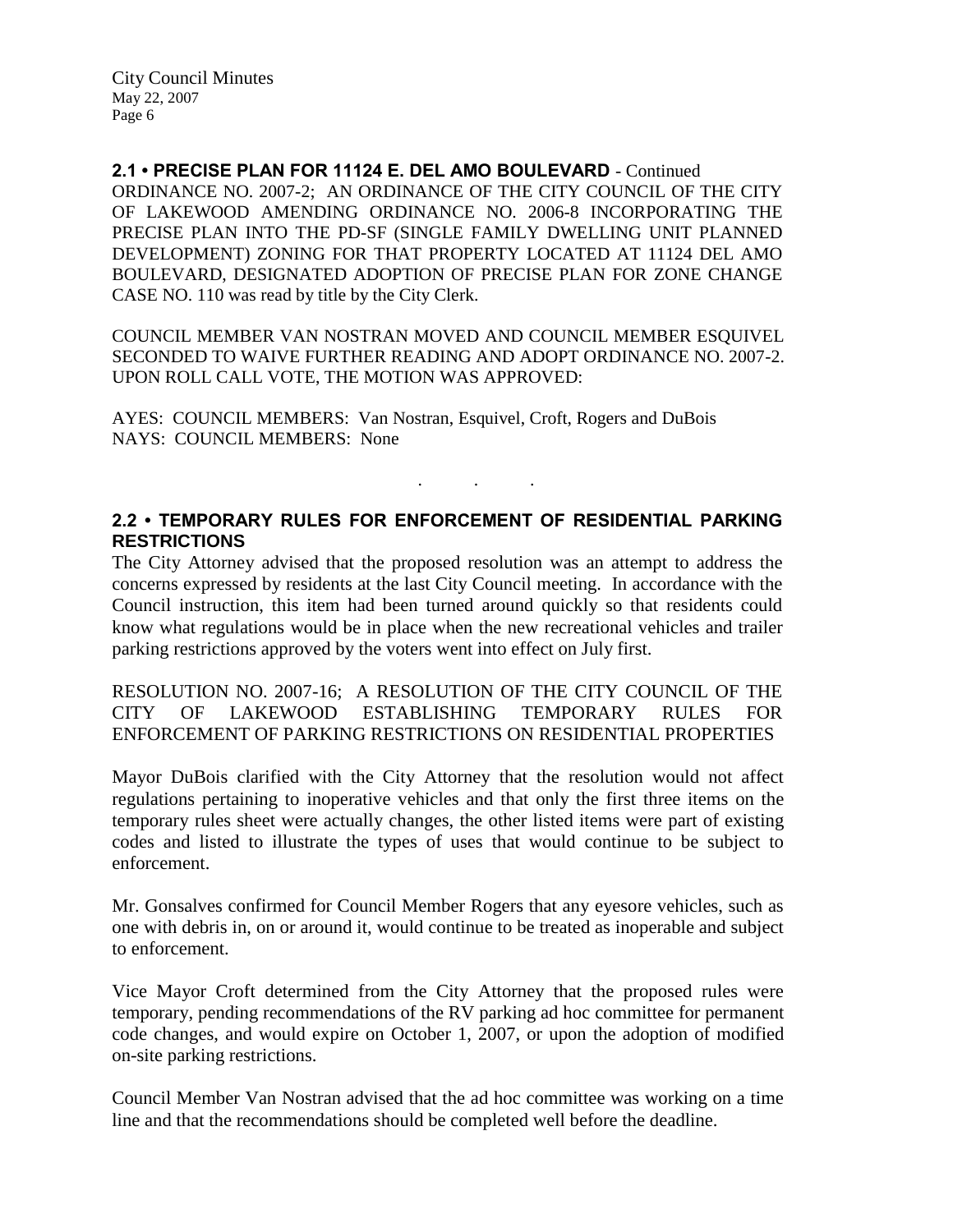# **2.2 • TEMPORARY RULES FOR RESIDENTIAL PARKING** - Continued

Jennifer Beasly, Lester Wolford and James Sumner addressed the City Council regarding the lack of notification to interested parties on this item, noting that the Council had assured residents in attendance at the last regular meeting that notice would be provided before taking further action on residential parking restrictions.

City Manager Howard Chambers stated that while staff was prepared to notify interested residents at the time any permanent changes were discussed or considered, the proposed resolution had only been intended to ease the concerns presented by residents at the last City Council meeting while the ad hoc committee was in the process of preparing recommendations.

The City Attorney advised that notice had not been provided on this item as it was only a temporary measure, intended to liberalize existing codes during the ad hoc committee study period, as requested by residents at the last meeting.

Ralph Buckles presented a technical question about his specific situation and was directed to discuss the matter personally with staff.

Scott Schroyer stated there was an RV group that had organized and was eager to work with the City Council to draft parking recommendations.

Vice Mayor Croft stated that while he empathized with those affected by the new on-street parking restrictions going into effect on July 1st and wanted to take every step possible to provide reasonable mitigation measures, the City Council should not lose sight of the will of the voters, 70 percent of whom supported the two measures to prohibit the parking of trailers and recreational vehicles on City streets.

Council Member Rogers stated there had been many misunderstandings and much misinformation regarding what the City Council was trying to accomplish. He noted that once the voters had decided to restrict parking on the streets, the City Council felt it should look at existing codes relating to parking on private property to see if changes were warranted. He stated that it was simply not feasible to have a complete suspension of all private property parking regulations and still maintain the property standards necessary for neighborhood preservation. The purpose of the proposed resolution was to help recreational vehicle and trailers owners attempting to comply with the provisions of the new street parking restrictions by temporarily suspending certain portions of existing regulations. He reported that the ad hoc committee was working on a timeline to expedite the study process and that they would definitely need feedback from residents on both sides of the issue. He noted that all of the City Council members valued input from residents, and would welcome residents who would like to talk about their concerns. He concluded by stating that it was not an easy process as there were dramatic changes to be made, however, the process was necessary in order to find the right balance to satisfy the greatest number of people and reach the best solution for Lakewood.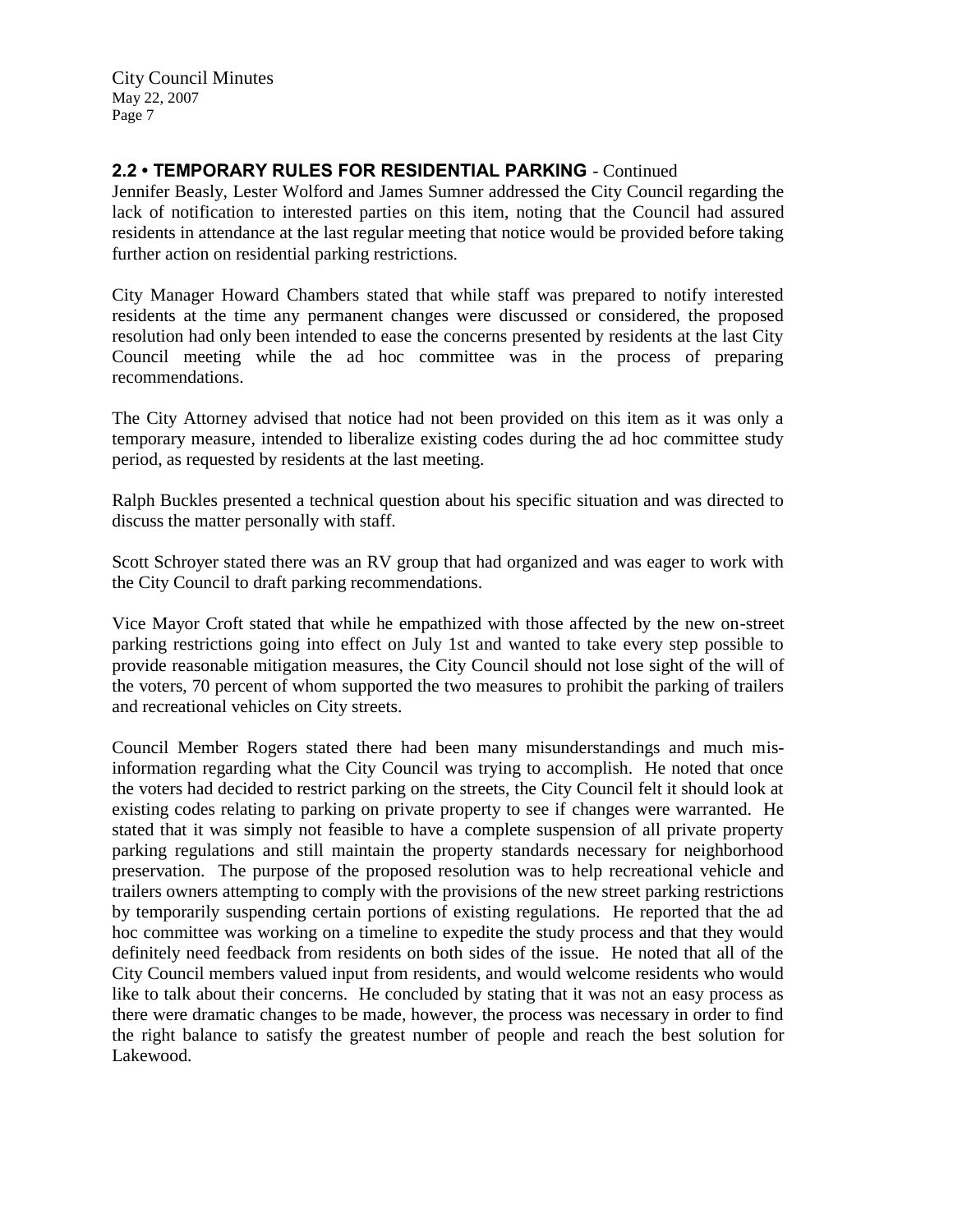# **2.2 • TEMPORARY RULES FOR RESIDENTIAL PARKING** - Continued

Council Member Van Nostran stated that he had been one that hadn't wanted to take on this issue, but had come to the point where the proliferation of vehicles required action to be taken. He noted that as a resident who had been the owner of a number of recreational vehicles in the past, but currently had none, he had perspective on both sides of this issue. He apologized for the delay in the schedule for the ad hoc committee, noting the difficulties in coordinating schedules to get meeting dates arranged, and stated that setting the committee's calendar was a priority. He concluded by committing to put in the work to get the job done right.

COUNCIL MEMBER ROGERS MOVED AND COUNCIL MEMBER VAN NOSTRAN SECONDED TO ADOPT RESOLUTION NO. 2007-16. UPON ROLL CALL VOTE, THE MOTION WAS APPROVED:

AYES: COUNCIL MEMBERS: Van Nostran, Esquivel, Croft, Rogers and DuBois NAYS: COUNCIL MEMBERS: None

At 9:08 p.m., the Regular Meeting of the City Council was recessed for the Meeting of the Lakewood Redevelopment Agency. At 9:12 p.m., the City Council Meeting was reconvened.

. . .

. . .

### **2.3 • SB 53 COMPLIANCE; ORDINANCE NO. 2007-5**

The City Attorney advised that the proposed ordinance which would bring Redevelopment Agency procedures into compliance with a recently passed State law, had been reviewed and recommended by the Lakewood Redevelopment Agency.

ORDINANCE NO. 2007-5; AN ORDINANCE OF THE CITY COUNCIL OF THE CITY OF LAKEWOOD CONTAINING A DESCRIPTION OF THE LAKEWOOD REDEVELOPMENT AGENCY'S PROGRAM TO ACQUIRE REAL PROPERTY BY EMINENT DOMAIN IN REDEVELOPMENT PROJECT AREAS NO. 1 AND NO. 3 was read by title by the City Clerk.

COUNCIL MEMBER ROGERS MOVED AND VICE MAYOR CROFT SECONDED TO WAIVE FURTHER READING AND INTRODUCE ORDINANCE NO. 2007-5. UPON ROLL CALL VOTE, THE MOTION WAS APPROVED:

AYES: COUNCIL MEMBERS: Van Nostran, Esquivel, Croft, Rogers and DuBois NAYS: COUNCIL MEMBERS: None

 $\mathbf{r}$  .  $\mathbf{r}$  ,  $\mathbf{r}$  ,  $\mathbf{r}$  ,  $\mathbf{r}$  ,  $\mathbf{r}$  ,  $\mathbf{r}$  ,  $\mathbf{r}$